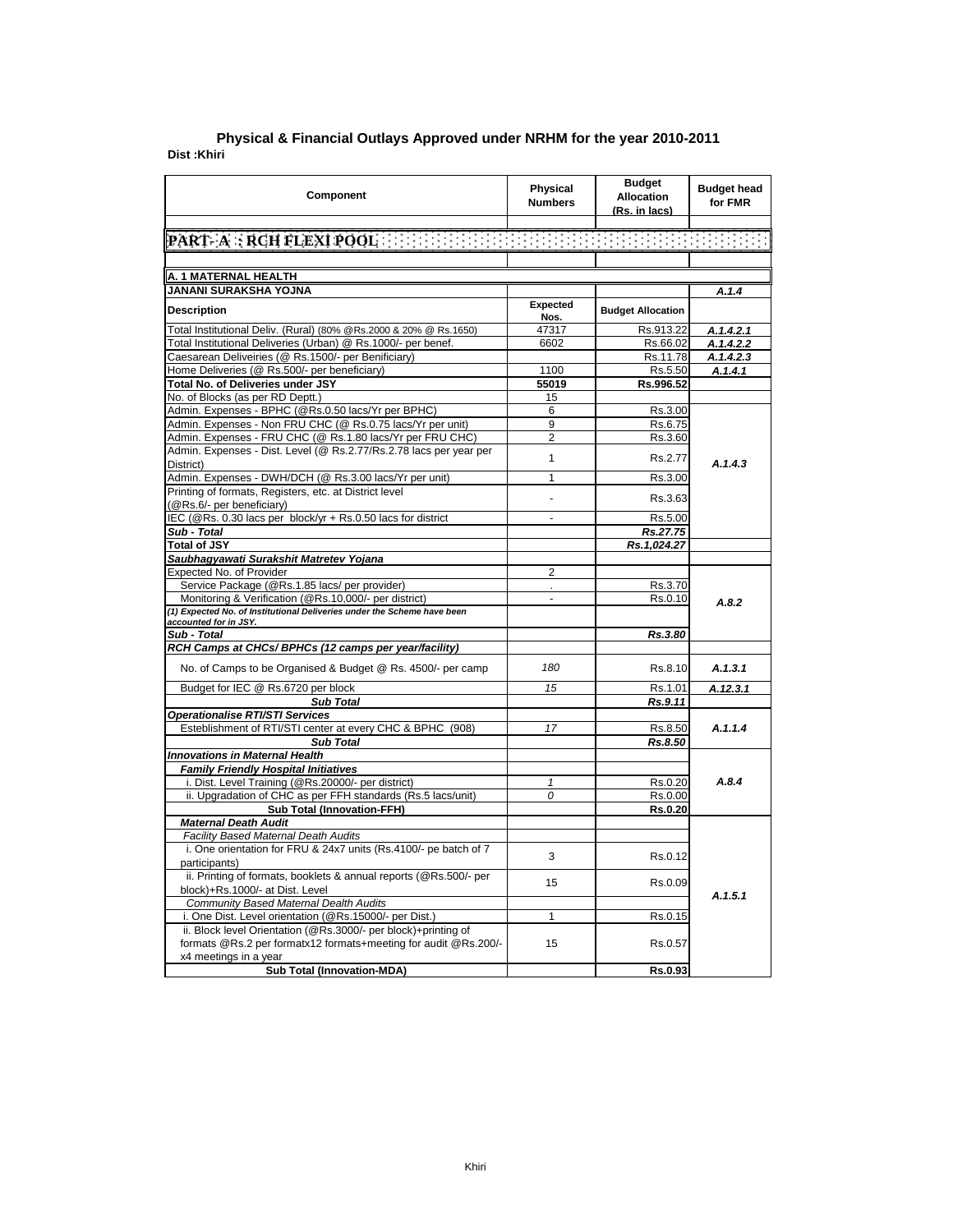| Component                                                                                                                  | Physical<br><b>Numbers</b> | <b>Budget</b><br><b>Allocation</b><br>(Rs. in lacs) | <b>Budget head</b><br>for FMR |
|----------------------------------------------------------------------------------------------------------------------------|----------------------------|-----------------------------------------------------|-------------------------------|
| <b>Pregnant Women &amp; Child Tracking</b>                                                                                 |                            |                                                     |                               |
| i. Orientation Workshop                                                                                                    |                            |                                                     |                               |
| (a) At Dist. Level                                                                                                         | 1                          | Rs.0.28                                             |                               |
| (b) At Block Level @ Rs.6500/- block                                                                                       | 15                         | Rs.0.98                                             | A.10.3                        |
| ii. Printing of formats (730 format/block @Rs.2 per format)                                                                | 10950                      | Rs.0.22                                             |                               |
| Sub Total (Innovation-Preg. Women & child tracking)                                                                        |                            | Rs.1.47                                             |                               |
| Strengthening of Sub Centers Accridited under JSY                                                                          |                            |                                                     |                               |
| Dissemination meeting in the District @ Rs 5000/-                                                                          | 1                          | Rs.0.05                                             |                               |
| Upgradation of Sub Centre in Dist (From State Level)                                                                       | 67                         | Rs.0.00                                             | A.1.1.5                       |
| Sub Total (Innovation-S.C. Accridited under JSY))                                                                          |                            | Rs.0.05                                             |                               |
| Sub Total (Innovation in Maternal Health)                                                                                  |                            | Rs.2.65                                             |                               |
| Sub-Total (Maternal Health)                                                                                                |                            | Rs.1,048.33                                         |                               |
| A.2 CHILD HEALTH                                                                                                           |                            |                                                     |                               |
| <b>Comprehensive Child Survival Programme (CCSP)</b>                                                                       |                            |                                                     |                               |
| CCSP Training - FBNC (in 1st & 2nd phase districts only)                                                                   |                            |                                                     |                               |
| Training Site - District Women Hospital                                                                                    |                            |                                                     |                               |
| <b>Expected No. of Participants</b>                                                                                        | 24                         |                                                     |                               |
| No. of Batches to be Organised and Budget @ Rs.12,000 per Batch                                                            | 4                          | Rs.0.48                                             | A.11.5.2                      |
|                                                                                                                            |                            |                                                     |                               |
| No. of Batches to be Supervised and Budget @ Rs.3,200 per Batch                                                            | 1                          | Rs.0.03                                             |                               |
| Sub - Total                                                                                                                |                            | Rs.0.512                                            |                               |
| Training at Medical College under CCSP Prog                                                                                |                            |                                                     |                               |
| Support staff to Medical Collage                                                                                           |                            | Rs.0.00                                             | A.11.5.2                      |
| Physicians training/F-IMNCI                                                                                                |                            | Rs.0.00                                             |                               |
| <b>Sub Total</b>                                                                                                           |                            | Rs.0.00                                             |                               |
| <b>CCSP Training - NSSK (in 3rd phase districts only)</b>                                                                  |                            |                                                     |                               |
| Training Site - District Women Hospital                                                                                    |                            |                                                     |                               |
| Expected No. of Participants                                                                                               |                            |                                                     |                               |
| No. of Batches to be Organised and Budget @ Rs.38,500 per Batch                                                            | 0                          | Rs.0.00                                             | A.11.5.5                      |
| No. of Batches to be Supervised and Budget @ Rs.3,500 per Batch                                                            | 0                          | Rs.0.00                                             |                               |
| Sub - Total                                                                                                                |                            | Rs.0.00                                             |                               |
| CCSP Training of ASHAs, ANMs, LHVs - (1st & 2nd Phase<br>Districts)                                                        |                            |                                                     |                               |
| Expected No. of Participants (approx. 24 per batch)                                                                        | 0                          |                                                     |                               |
|                                                                                                                            |                            |                                                     | A.11.5.1                      |
| No. of Batches to be Organised and Budget @ Rs.1,65,000 per Batch                                                          | 0                          | Rs.0.00                                             |                               |
| No. of Batches of ToT and Budget @ Rs.2,39,000 per Batch                                                                   | 0                          | Rs.0.00                                             |                               |
| Sub - Total                                                                                                                |                            | Rs.0.00                                             |                               |
| CCSP Training of ASHAs, ANMs, LHVs - (3rd Phase Districts)                                                                 |                            |                                                     |                               |
| Expected No. of Participants (approx. 24 per batch)                                                                        | 1200                       |                                                     | A.11.5.1                      |
| No. of Batches to be Organised and Budget @ Rs.1,65,000 per Batch                                                          | 48                         | Rs.79.20                                            |                               |
| No. of Batches of ToT and Budget @ Rs.2,39,000 per Batch                                                                   | 1                          | Rs.2.39                                             |                               |
| Sub - Total                                                                                                                |                            | Rs.81.590                                           |                               |
| <b>CCSP Training of Supervisors (in 1st &amp; 2nd phase districts</b><br>only)                                             |                            |                                                     |                               |
| No. of Batches (16 participants) to be Organised and Budget @<br>Rs.24,500 per Batch                                       | 24                         | Rs.5.880                                            | A.11.5.1                      |
| No. of Batches to be Supervised and Budget for Observer Visit @<br>Rs.3,200 per Batch                                      | 4                          | Rs.0.13                                             |                               |
| Sub - Total                                                                                                                |                            | Rs.6.008                                            |                               |
| <b>Site Stregthening</b>                                                                                                   |                            |                                                     |                               |
| Strengthening of FBNC/NSSK Site (@ Rs.30,000/- per site)                                                                   | 1                          | Rs.0.30                                             | A.11.5.1                      |
| Strengthening of CCSP Training Site (@ Rs.2,33,500/- per site)                                                             | 0                          | Rs.0.00                                             |                               |
| <b>Sub Total</b>                                                                                                           |                            | Rs.0.30                                             |                               |
| Establishment, Operationalisation & Construction of SNCU<br>Establishment and Operating Exp. Of old SNCU in 7 Dist. @Rs.25 |                            |                                                     |                               |
| lacs                                                                                                                       | 0                          | Rs.0.0                                              | A.2.2                         |
| Construction of of new SNCU in 5 Dist. (@Rs.30 lacs)                                                                       | 0                          | Rs.0.0                                              | A.9.2.2                       |
| Sub - Total                                                                                                                |                            | <b>Rs.0.0</b>                                       |                               |
| Infant death audit ( Aligarh & Banda only)                                                                                 |                            |                                                     |                               |
| No. of blocks in the district                                                                                              | 0                          | Rs.0.0                                              | A.2.8                         |
| Sub - Total                                                                                                                |                            | <b>Rs.0.00</b>                                      |                               |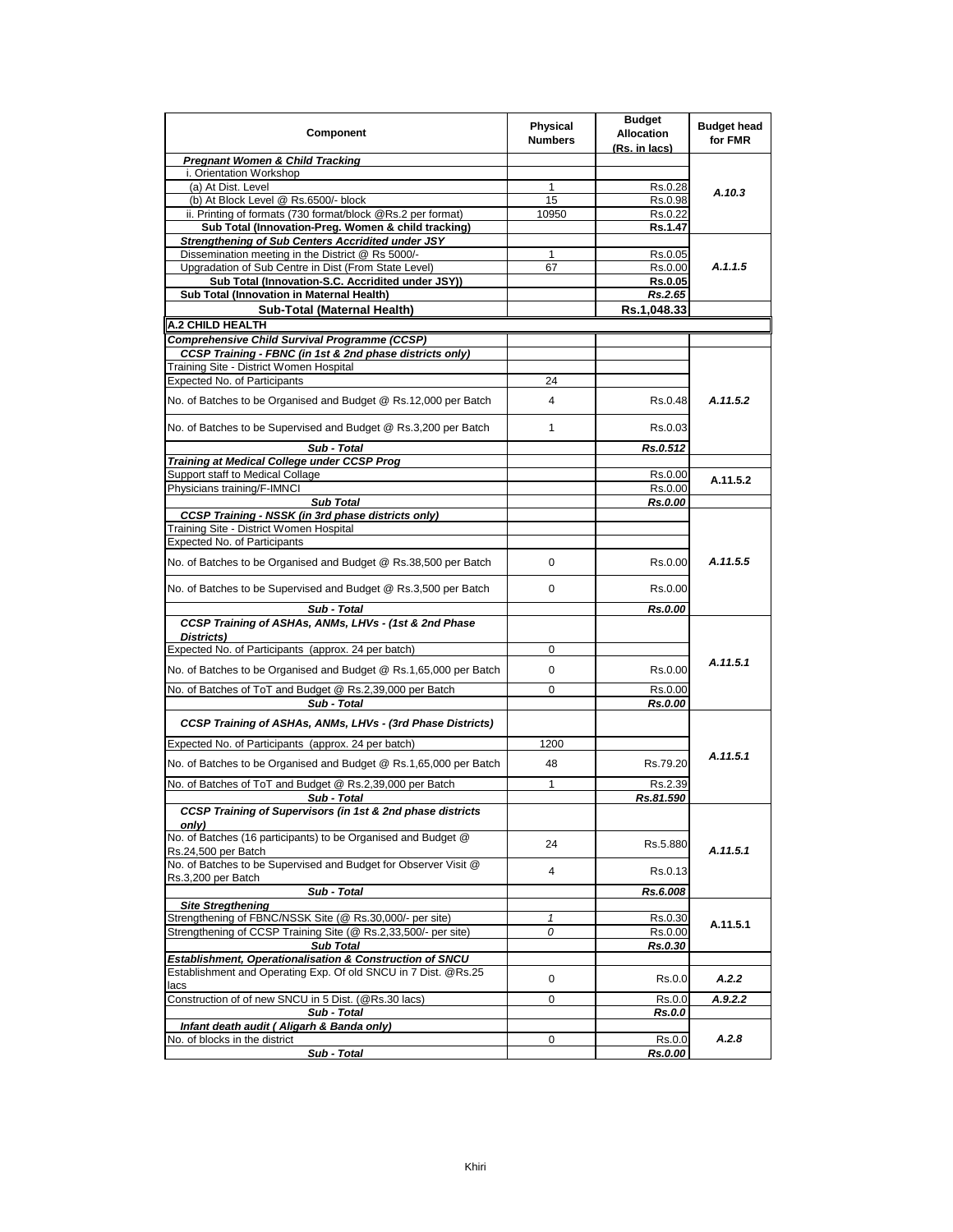| Component                                                                 | Physical<br><b>Numbers</b> | <b>Budget</b><br><b>Allocation</b><br>(Rs. in lacs) | <b>Budget head</b><br>for FMR |
|---------------------------------------------------------------------------|----------------------------|-----------------------------------------------------|-------------------------------|
| Infant & Young Child feeding (IYCF)                                       |                            |                                                     |                               |
| Mass Awareness Campaign during World Breastfeeding Week                   | 1                          | Rs.0.50                                             | A.2.5                         |
| Sub - Total                                                               |                            | Rs.0.50                                             |                               |
| Supportive Supervision through Reputed Institutions (for 1st &            |                            |                                                     |                               |
| 2nd pase districts only)                                                  |                            |                                                     |                               |
| One Supervisor per block @ Rs.5,000/- p.m. for 12 months                  | 0                          | Rs.0.0                                              |                               |
| Mobility for supervisors @ Rs.3,000/- p.m. for 12 months                  | 0                          | Rs.0.0                                              |                               |
| Institutional support @ Rs.5,000/- p.m. for 12 months                     | 0                          | Rs.0.0                                              |                               |
| Sub - Total                                                               |                            | Rs.0.00                                             |                               |
| Sub-Total (CCSP)                                                          |                            | Rs.88.91                                            |                               |
| Implementation of Bal Swasthya Poshan Mah (BSPM)                          |                            |                                                     |                               |
| Joint Meetings of Health & ICDS - 2 Planning Meetings at District         |                            |                                                     |                               |
| Level in a year @ Rs. 5000/- per meeting for 2 Rounds                     | 1 Dist.                    | Rs.0.10                                             |                               |
| Joint planning meeting of health and ICDS at Block level Rs. 2000 per     |                            |                                                     |                               |
| meeting for 2 rounds                                                      | 15 Blocks                  | Rs.0.60                                             |                               |
| Joint Orientation of ASHAs & ANMs (@Rs. 25/- per participant) for 2       | 3191 ANM and               |                                                     | A.2.7                         |
| Rounds                                                                    | <b>AWW</b>                 | Rs.1.60                                             |                               |
| Printing of Guidelines, Reporting & Monitoring Formats (@ Rs.2,000/- per  |                            |                                                     |                               |
| block/round) for 2 rounds                                                 | 15 Blocks                  | Rs.0.60                                             |                               |
| Dissemination meeting at District level Rs. 5000 per meeting per          | 1 Dist.                    |                                                     |                               |
| District for 2 Rounds                                                     |                            | Rs.0.10                                             |                               |
| Sub - Total                                                               |                            | <b>Rs.3.00</b>                                      |                               |
| <b>School Health Programme</b>                                            |                            |                                                     |                               |
| Total No. of Blocks in the district                                       | 15                         |                                                     |                               |
| No. of Schools to be covered (60 Schools per block)                       | 900                        |                                                     |                               |
| District Sensitization workshop                                           | $\mathbf{1}$               | Rs. 0.15                                            |                               |
| Contingencies for printing of Health Card, etc. (@Rs.500/- per school)    | 900                        | Rs. 4.50                                            |                               |
|                                                                           |                            |                                                     |                               |
| Budget for Mobility (@Rs.300 per visit x 1 visit)                         | 900                        | Rs. 2.70                                            |                               |
| Sub Total (Prog. Implementation)                                          |                            | Rs. 7.35                                            |                               |
| Traning program for 40 schools per block (where                           |                            |                                                     |                               |
| program is already running)                                               | 600                        |                                                     |                               |
| Training of District Trainers- Honorarium to district traininer @ Rs. 350 |                            |                                                     |                               |
| *2days                                                                    | 3                          | Rs. 0.02                                            |                               |
| Honorarium to traininees from block@ Rs. 400 *2days per block             | 45                         | Rs. 0.36                                            |                               |
| Training of Block Trainers - Honorarium to block resource persons @       |                            |                                                     | A.2.4                         |
| Rs. 300 *2days*2 batches per block                                        | 45                         | Rs. 0.54                                            |                               |
|                                                                           |                            |                                                     |                               |
| Honararium to Teachers @ Rs. 250*2 teachers per school *2 days            | 1200                       | Rs. 6.00                                            |                               |
| <b>Sub Total (Training)</b>                                               |                            | Rs. 6.92                                            |                               |
| For training program unspent balance is available at the district         |                            | Rs. 4.1                                             |                               |
| <b>Actual Allocation for training</b>                                     |                            | Rs. 2.81                                            |                               |
| Weighing scale, Ht./Wt Charts, Measuring tape etc. @ Rs1000 per           |                            |                                                     |                               |
| school x 20 new schools/block                                             | 300                        | Rs. 0.00                                            |                               |
| Procurement of IFA tablets (30 mg tablets) for all schools                | 13500000                   | Rs. 0.00                                            |                               |
| Procurement of deworming tablets for all schools                          | 270000                     | Rs. 0.00                                            |                               |
| <b>Sub Total (Procurement)</b>                                            |                            | Rs. 0.00                                            |                               |
| <b>Total (School Health)</b>                                              |                            | Rs. 10.16                                           |                               |
| Total (Child Health)                                                      |                            | Rs.102.07                                           |                               |
| A3. Family Planning                                                       |                            |                                                     |                               |
| <b>Terminal/Limiting Methods</b>                                          |                            |                                                     | A.3.1                         |
| Dissemination of manuals on sterilization standards & quality             |                            |                                                     |                               |
| assurance of sterilization services                                       | $\mathbf{1}$               | Rs. 0.40                                            | A.3.1.1                       |
| NSV Camps in Districts (6 camps/dist. @ Rs.35,000/- per camp)             | 6                          | Rs. 2.10                                            | A.3.1.3                       |
| Compensation for Female Sterilization                                     | 10933                      | Rs. 109.33                                          | A.3.1.4                       |
| <b>Compensation for Male Sterilization</b>                                | 38                         | Rs. 0.57                                            | A.3.1.5                       |
| Accrediation of private providers of sterilization services               |                            |                                                     |                               |
| <b>Female Sterilization</b>                                               |                            | Rs. 0.25                                            | A.3.1.6                       |
| Male Sterilization (NSV)                                                  |                            | Rs. 0.05                                            |                               |
| <b>Spacing Methods</b>                                                    |                            |                                                     | A.3.2                         |
| IUD services at health facilities/compensation                            | 25742                      | Rs. 5.15                                            | A.3.2.2                       |
| Accrediation of private providers of IUD services                         |                            | Rs. 0.03                                            | A.3.2.3                       |
| Family Welfare Counsellor@9000 per month                                  | 3                          | Rs. 3.24                                            |                               |
| <b>Sub Total</b>                                                          |                            | Rs. 121.12                                          | A.9.1.5                       |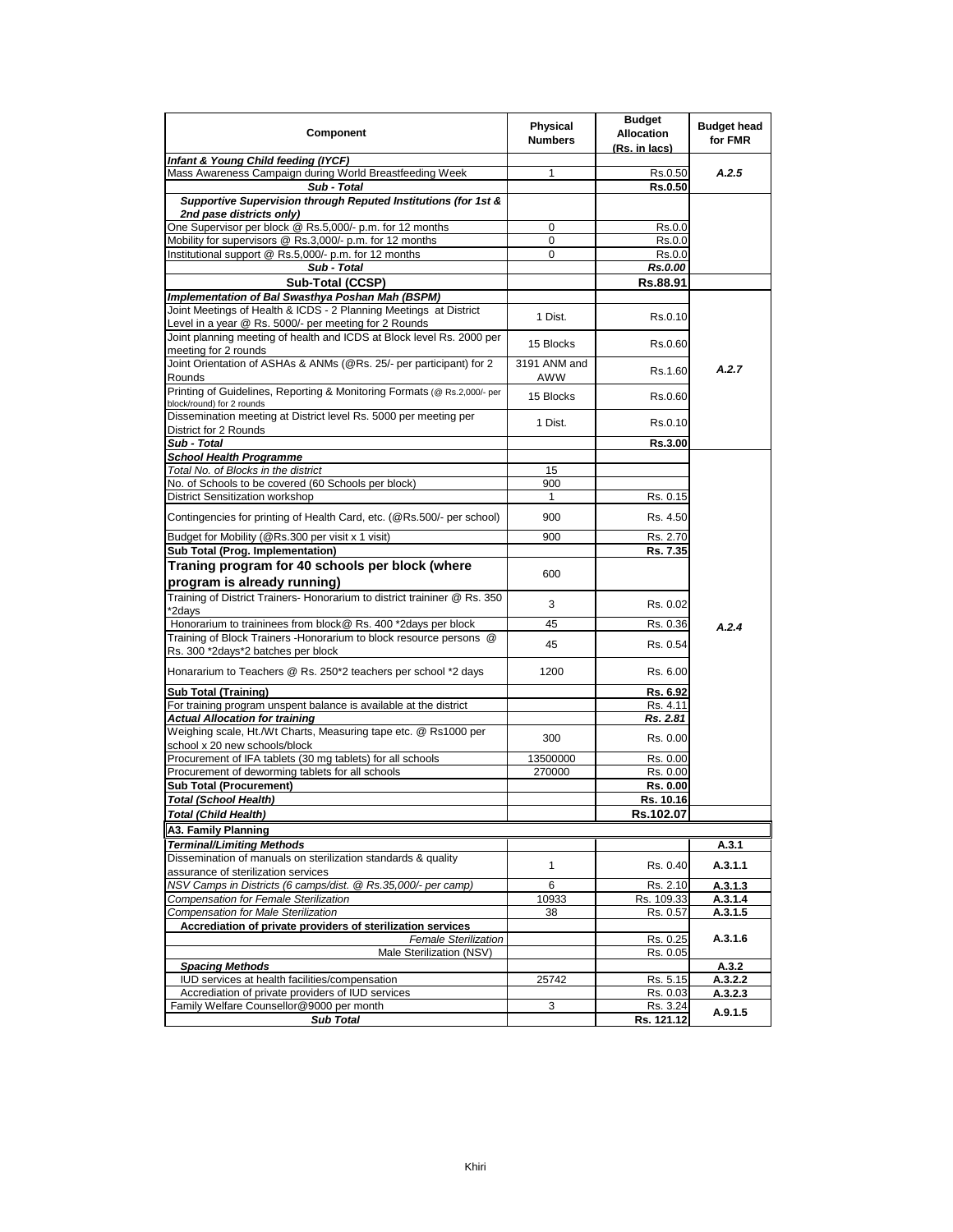| Component                                                                                                                             | Physical<br><b>Numbers</b> | <b>Budget</b><br><b>Allocation</b><br>(Rs. in lacs) | <b>Budget head</b><br>for FMR |
|---------------------------------------------------------------------------------------------------------------------------------------|----------------------------|-----------------------------------------------------|-------------------------------|
| <b>PCPNDT and Sex-Ratio</b>                                                                                                           |                            |                                                     |                               |
| Visit of District Inspection & Monitoring Committee                                                                                   | 10                         | Rs. 0.10                                            | A.8.1                         |
| Sensitization Workshop at District level                                                                                              | 1                          | Rs. 0.40                                            |                               |
| Organising Competions at Inter/Degree Colleges                                                                                        | 3                          | Rs. 0.10                                            |                               |
| Orientation of members of Dist advisory committee at Division                                                                         |                            | Rs. 0.00                                            |                               |
| <b>IEC Activities &amp; Conigency</b>                                                                                                 |                            |                                                     |                               |
| <b>IEC Activities</b>                                                                                                                 |                            | Rs. 0.50                                            |                               |
| Contigency                                                                                                                            |                            | Rs. 0.05                                            | A.12.4                        |
| TA/DA to Dist. level Staff for attending workshop, training, meetings                                                                 |                            | Rs. 0.20                                            |                               |
| <b>Sub Total</b>                                                                                                                      |                            | Rs. 1.35                                            |                               |
| <b>Sub-Total (Family Planning)</b>                                                                                                    |                            | Rs.122.47                                           |                               |
| A.4 ARSH                                                                                                                              |                            |                                                     |                               |
| Saloni Scheme                                                                                                                         |                            |                                                     |                               |
| No. of Blocks in District                                                                                                             | 15                         |                                                     |                               |
| No. of Schools to be covered (10 Schools per block)                                                                                   | 150                        |                                                     | A.4.1                         |
| No. of Benificiaries (150 per school)                                                                                                 | 22500                      |                                                     |                               |
| Sensitization Workshop at District level                                                                                              | 1                          | Rs. 0.15                                            |                               |
| Budget for Visit of Medical Team (@Rs.300/- per visit x 2 visits per                                                                  |                            |                                                     |                               |
| school)                                                                                                                               | 300                        | Rs. 0.90                                            | A.4.2                         |
| Budget for Preparing Saloni Sabha (Rs.300/- p.m. per school x 10<br>months)                                                           | 1500                       | Rs. 4.50                                            |                               |
| Procurement of IFA tablets (100 mg tablets) for all schools                                                                           | 1080000                    | Rs.0.00                                             |                               |
| Procurement of deworming tablets for all schools 2 tab/Benf.                                                                          | 45000                      | Rs.0.00                                             | A.13.2.5                      |
| Sub-Total (Adolescent Health)                                                                                                         |                            | Rs.5.55                                             |                               |
| A.5 Urban RCH                                                                                                                         |                            |                                                     |                               |
| Urban RCH plan /activities                                                                                                            |                            |                                                     |                               |
| <b>Building</b>                                                                                                                       | 1                          | 0.84                                                |                               |
| Manpower(1Doctor @ 24000/month,1Staff Nurse@ 15000/month,2                                                                            |                            |                                                     |                               |
| ANMs@9000/month,2 Security guards @ 4000/month,1 Ayah                                                                                 | $\mathbf{1}$               | 8.52                                                |                               |
| 4000/month,& 1 Sweeper 2000/month                                                                                                     |                            |                                                     |                               |
| Other Expenses                                                                                                                        | 1                          | 0.41                                                | A.5.1                         |
| IEC                                                                                                                                   | 1                          | 0.1                                                 |                               |
|                                                                                                                                       |                            | 9.87                                                |                               |
| <b>Subtotal</b><br>The cost of Drugs(Rs 10,000/month/Health post) and consumables(Rs 3,000/month/Health Post) for Urban RCH amounting |                            |                                                     |                               |
| to Rs 1.56 Lacs would be met from the Mission Flexipool                                                                               |                            |                                                     |                               |
| <b>A9. INFRASTRUCTURE &amp; HR</b>                                                                                                    |                            |                                                     |                               |
| <b>Contractual Staff &amp; Services</b>                                                                                               |                            |                                                     |                               |
|                                                                                                                                       |                            |                                                     |                               |
| <b>Position</b><br>Contractual ANM (@Rs.9000/- pm)                                                                                    | No.<br>50                  | <b>Budget</b><br>Rs. 54.00                          |                               |
|                                                                                                                                       | 30                         |                                                     | A.9.1.1                       |
| Staff Nurse in the district (@Rs.15000/- pm)                                                                                          | 9                          | Rs. 54.00                                           | A.9.1.3                       |
| MBBS (Male/Female) @ Rs.30000/- pm                                                                                                    |                            | Rs. 32.40                                           |                               |
| Specialist at On Call basis for CHC (@ Rs.1000/- per visit) No. of calls<br>for 6 moths                                               | 100                        | Rs. 1.00                                            |                               |
| Specialist at On Call basis for Dist. Hospital (Male)/DCH(@ Rs.1000/-<br>per visit)                                                   | 200                        | Rs. 2.00                                            |                               |
| Specialist at Dist. Hospital (Male)/DCH(@ Rs.40000/- pm for                                                                           |                            |                                                     | A.9.1.4                       |
| MS/MD/MDS & @Rs.35000/- for Diploma holders)                                                                                          | 2                          | Rs. 8.40                                            |                               |
|                                                                                                                                       |                            |                                                     |                               |
| Specialist at DWH/DCH (@ Rs.40000/- pm for MS/MD/MDS &<br>@Rs.35000/- for Diploma holders)/MBBS(LMO if already on contract)           | 2                          | Rs. 8.40                                            |                               |
| Paramedical staff/LT for CHC (@ Rs.9000/- pm)                                                                                         | 11                         | Rs. 11.88                                           |                               |
| Paramedical staff for DH/DWH/DCH (@ Rs.9000/- pm)                                                                                     | $\overline{2}$             | Rs. 2.16                                            | A.9.1.5                       |
| Data Assistant ( @ Rs.8000/- pm)                                                                                                      | 2                          | Rs. 1.92                                            |                               |
|                                                                                                                                       |                            |                                                     |                               |
| Sub-Total (Human Resources)                                                                                                           |                            | Rs.176.16                                           |                               |
| A.10. INSTITUTIONAL STRENGTHENING                                                                                                     |                            |                                                     |                               |
| Logistics Management/Improvement                                                                                                      |                            |                                                     |                               |
| <b>Stregthening of Logistic Management</b>                                                                                            |                            |                                                     |                               |
| Divisional logistic management                                                                                                        | 0                          | Rs. 0.00                                            |                               |
| <b>Transportation of Logistic</b>                                                                                                     |                            |                                                     | A.10.2                        |
| Divisional level @ Rs 50000/-                                                                                                         | 0                          | Rs. 0.00                                            |                               |
| District level @ Rs 30000/-                                                                                                           | $\mathbf{1}$               | Rs. 0.30                                            |                               |
| Block level @ Rs 12000/-                                                                                                              | 15                         | Rs. 1.80                                            |                               |
| <b>Sub-Total (Logistics Strengthening)</b>                                                                                            |                            | <b>Rs.2.10</b>                                      |                               |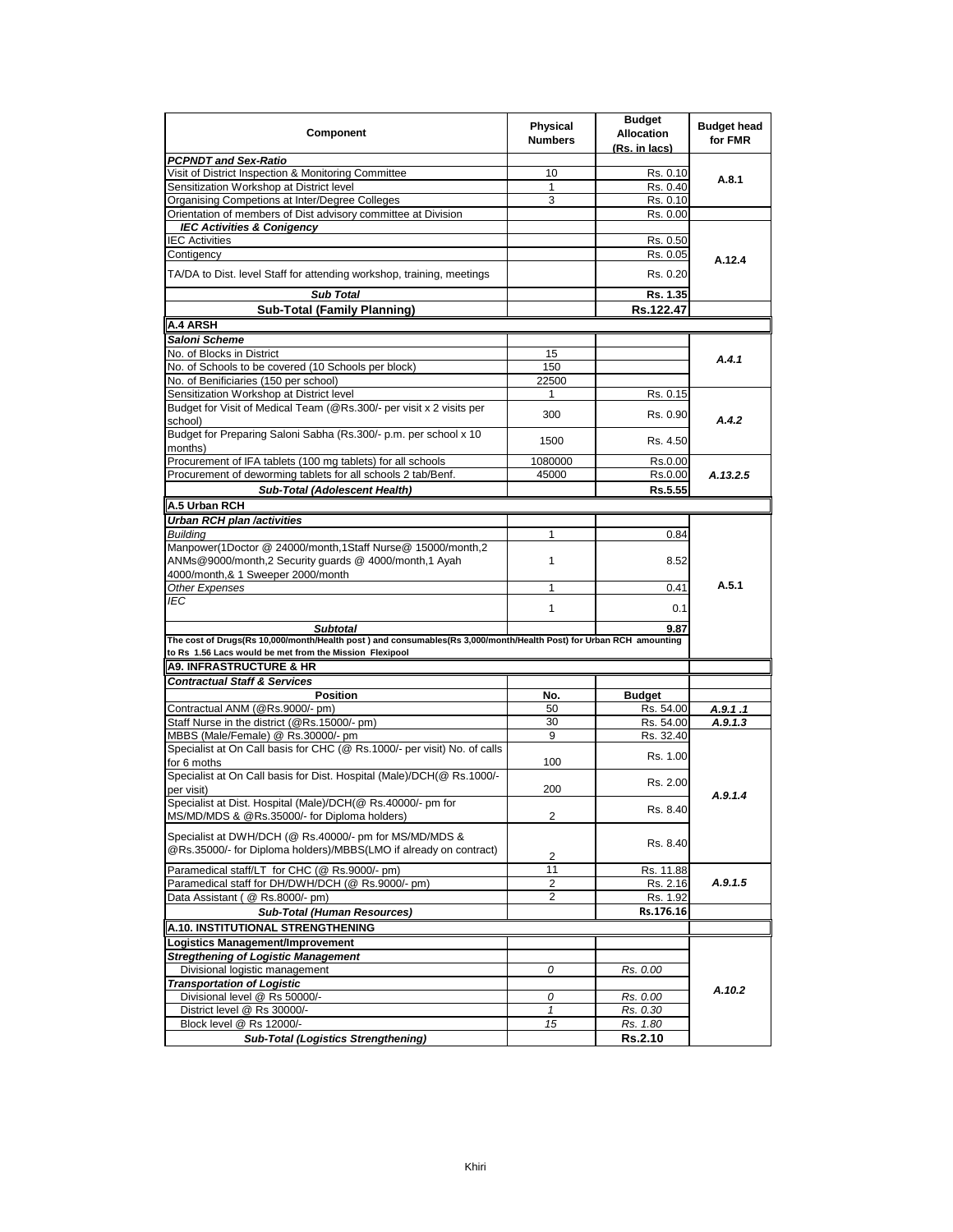| Component                                             | <b>Physical</b><br><b>Numbers</b> | <b>Budget</b><br><b>Allocation</b><br>(Rs. in lacs) | <b>Budget head</b><br>for FMR |
|-------------------------------------------------------|-----------------------------------|-----------------------------------------------------|-------------------------------|
| <b>Rent for Sub-Centres</b>                           |                                   |                                                     |                               |
| No. of SCs in Rented Bldgs & Budget @ Rs. 250/- p.m.  | 249                               | Rs.7.47                                             | A.10.4                        |
| <b>Sub-Total (Sub Center Rent)</b>                    |                                   | <b>Rs.7.47</b>                                      |                               |
| <b>A.11 TRAINING</b>                                  |                                   |                                                     |                               |
| <b>Training- Skill Birth Attendant</b>                |                                   |                                                     |                               |
| <b>Training at DWH/Combined Hosp</b>                  |                                   |                                                     |                               |
| Target at DWH                                         | 44                                |                                                     |                               |
| No. of Particpants per batch                          | 4                                 |                                                     |                               |
| No. of Batches                                        | 11                                | Rs.12.15                                            |                               |
| New Site Stregthening at DWH                          |                                   | Rs.0.00                                             |                               |
| Existing site stregthening                            |                                   | Rs.0.40                                             |                               |
| Sub-Total (DWH-SBA)                                   |                                   | Rs.12.55                                            |                               |
| Training at FRU/24X7                                  |                                   |                                                     | A.11.3.1                      |
| Name of the selected Training Site FRU/24X7           | 0                                 |                                                     |                               |
| Target at FRU/24X7                                    | 0                                 |                                                     |                               |
| No. of Particpants per batch                          | 0                                 |                                                     |                               |
| No. of Batches                                        | 0                                 | Rs.0.00                                             |                               |
| New Site Stregthening at FRU                          |                                   | Rs.0.00                                             |                               |
| Existing site stregthening                            |                                   | Rs.0.00                                             |                               |
| Sub-Total (FRU-SBA)                                   |                                   | <b>Rs.0.00</b>                                      |                               |
| Sub-Total(SBA Training)                               |                                   | Rs.12.55                                            |                               |
| <b>A.14 PROGRAM MANAGEMENT</b>                        |                                   |                                                     |                               |
| Personal & Other Expense of Dist. PMU (Rs.94500/- pm) |                                   | Rs.11.34                                            | A.14.2                        |
| Operational Cost (Rs. 60000/- pm)                     |                                   | Rs.7.20                                             | A.14.4                        |
| Sub-Total (Program Management)                        |                                   | Rs.18.54                                            |                               |
| <b>Total for RCH Flexipool (Part A)</b>               |                                   | Rs.1,505.11                                         |                               |

| Component                                                                   | Physical<br><b>Numbers</b> | <b>Budget</b><br><b>Allocation</b><br>(Rs. in lacs) | <b>Budget head</b><br>for FMR |
|-----------------------------------------------------------------------------|----------------------------|-----------------------------------------------------|-------------------------------|
| <b>ASHA Scheme:-</b>                                                        |                            |                                                     | <b>B.1</b>                    |
| Periodic Training for ASHAs                                                 |                            |                                                     | B.1.1                         |
| <b>ASHA Support System</b>                                                  |                            |                                                     |                               |
| Replenishment of ASHA Kits & Budget (@ Rs. 500/- per kit*2 for 95%<br>ASHA) | 2961                       | Rs.0.00                                             | B.1.2                         |
| Incentive to ASHAs (Average Rs.500/- p.m. for 85% ASHAs)                    | 2649                       | Rs.158.94                                           | B.1.3                         |
| Award to ASHA (Rs.5000/- for 1 ASHA in each block)                          | 15                         | Rs.0.75                                             |                               |
| Annual ASHA Sammelan (Rs.250/- per ASHA for 60% ASHAs)                      | 1870                       | Rs.4.68                                             | B.1.1                         |
| Mobility to ASHAs (Rs.30/- per ASHA for 95% ASHAs)                          | 2961                       | Rs.10.66                                            |                               |
| Block level ASHA Payment Register (Rs.100/-per Register)                    | 15                         | Rs.0.02                                             | B.18.3.2                      |
| Printing of Voucher Booklet for ASHA (Rs.25/-per Booklet)                   | 3117                       | Rs.0.78                                             |                               |
| Budget ASHA Mentoring Group (Rs.10,000/- per District)                      | Quarterly<br>Meeting       | Rs.0.10                                             | B.1.1                         |
| Sub-Total (ASHA Scheme):-                                                   |                            | Rs.175.92                                           |                               |
| <b>Untied Grant to Facilities</b>                                           |                            |                                                     | B.2                           |
| No. of CHCs & Budget @ Rs.0.50 lacs per facility                            | 11                         | Rs.5.50                                             | B.2.1                         |
| No. of BPHCs & Budget @ Rs.0.50 lacs per facility                           | 6                          | Rs.3.00                                             | B.2.2                         |
| No. of APHCs & Budget @ Rs.0.25 lacs per facility                           | 54                         | Rs.13.50                                            | B.2.2                         |
| No. of Sub Centres & Budget @ Rs.0.10 lacs per facility                     | 386                        | Rs.38.60                                            | B.2.3                         |
| No.of VHSCs                                                                 | 995                        | Rs.0.00                                             | B.2.4                         |
| No.of Revenue Villages & Budget @Rs.0.10 lacs per R.Village                 | 1698                       | Rs.169.80                                           |                               |
| <b>Sub-Total (Untied Grants)</b>                                            |                            | Rs.230.40                                           |                               |
| <b>Annual Maintenance Grant to Facilities</b>                               |                            |                                                     | B.4                           |
| No. of CHCs & Budget @ Rs.1.0 lacs per facility                             | 11                         | Rs.11.00                                            | B.4.1                         |
| No. of BPHCs & Budget @ Rs.1.0 lacs per facility                            | 6                          | Rs.6.00                                             | B.4.2                         |
| No. of APHCs & Budget @ Rs.0.50 lacs per facility                           | 47                         | Rs.23.50                                            |                               |
| No. of Sub Centres & Budget @ Rs.0.10 lacs per facility                     | 137                        | Rs.13.70                                            | B.4.3                         |
| <b>Sub-Total (Annual Maintenance Grants)</b>                                |                            | Rs.54.20                                            |                               |
| <b>Funds to Rogi Kalyan Samitis</b>                                         |                            |                                                     | B.6                           |
| No. of District Hospitals & Funds @ Rs.5.0 lacs per facility                | $\overline{2}$             | Rs.10.00                                            | B.6.1                         |
| No. of CHCs & Funds @ Rs.1.0 lacs per facility                              | 11                         | Rs.11.00                                            | B.6.2                         |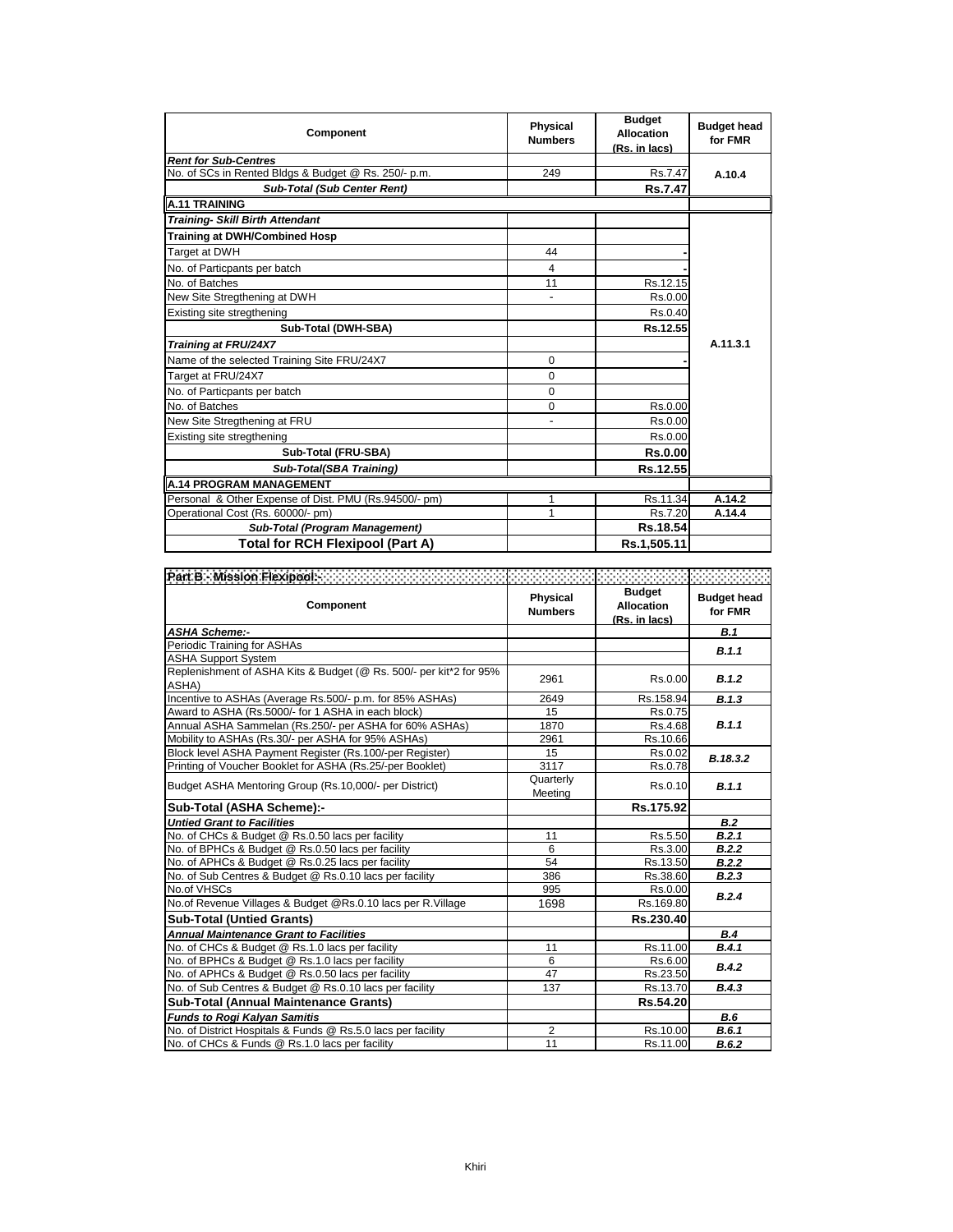| Component                                                                              | Physical<br><b>Numbers</b> | <b>Budget</b><br><b>Allocation</b><br>(Rs. in lacs) | <b>Budget head</b><br>for FMR |
|----------------------------------------------------------------------------------------|----------------------------|-----------------------------------------------------|-------------------------------|
| No. of BPHCs & Funds @ Rs.1.0 lacs per facility                                        | 6                          | Rs.6.00                                             | <b>B.6.3</b>                  |
| No. of APHCs & Funds @ Rs.1.00 lacs per facility                                       | 54                         | Rs.54.00                                            | <b>B.6.4</b>                  |
| <b>Sub-Total (Funds for RKS)</b>                                                       |                            | Rs.81.00                                            |                               |
| <b>Operationalisation of District Drug Warehouses</b>                                  |                            |                                                     |                               |
| Contractual Staff (@Rs.2.94 lacs/yr)                                                   | 0                          | Rs.0.00                                             | <b>B.21</b>                   |
| Contingency Expenses (@Rs.2.0 lacs/yr)                                                 | 0                          | Rs.0.00                                             |                               |
| Sub-Total (Ope. of District Drug Warehouses)                                           |                            | <b>Rs.0.00</b>                                      |                               |
| <b>Mobility Support to DWH &amp; District Combined Hospital</b>                        |                            |                                                     | <b>B.27.8</b>                 |
| Mobility Support to DWH/DCH @Rs.18000/- Per month.                                     | 1                          | Rs.2.16                                             |                               |
| Sub-Total (Funds for Mobility Support to DWH & DCH)                                    |                            | Rs.2.16                                             |                               |
| <b>Mobility Support for Monitoring &amp; Supervision.</b>                              |                            |                                                     |                               |
| Mobility Support to District Community Mobilizer (@Rs.800/-per day X)<br>8 days/month) | 1                          | Rs.0.77                                             |                               |
| Mobility Support to District Account Manager (@Rs.800/-per day X 6<br>days/month)      | 1                          | Rs.0.58                                             | B.18.3.2                      |
| Mobility Support to District Programme Manager (@Rs.800/-per day X)<br>8 days/month)   |                            | Rs.0.00                                             |                               |
| Sub-Total(Mobility Support for Monit. & Supervision)                                   |                            | <b>Rs.1.34</b>                                      |                               |
| <b>Supervision of ANM/ASHAs</b>                                                        |                            |                                                     | <b>B.18.3.2</b>               |
| Vehicle for Mobility @Rs.18000/-month/block                                            | 15                         | Rs.32.40                                            |                               |
| Sub-Total (Supervision of ANM/ASHAs)                                                   |                            | Rs.32.40                                            |                               |
| <b>Vehicle Support for Specialist</b>                                                  |                            |                                                     | <b>B.27.8</b>                 |
| One Vehicle for 5 block level facility (@Rs.18000/-month)                              | 3                          | Rs.6.48                                             |                               |
| <b>Sub-Total (Vehicle Support for Specialist)</b>                                      |                            | <b>Rs.6.48</b>                                      |                               |
| <b>Diesel for Generator for District Hospitals</b>                                     |                            |                                                     |                               |
| Diesel Support for generator (@Rs.1 lac per month)                                     | 2                          | Rs.24.00                                            | <b>B.28</b>                   |
| Sub-Total (Diesel Support for District Hospital)                                       |                            | <b>Rs.24.00</b>                                     |                               |
| Diesel Support for Generator in Fully Functional CHC.                                  |                            |                                                     |                               |
| Diesel Support for Fully functional CHC (@Rs.35000/-per month)                         | 11                         | Rs.46.20                                            | <b>B.28</b>                   |
| Diesel Support for CHC functional in BPHC building (@Rs.13500/-per<br>month)           | 6                          | Rs.9.72                                             |                               |
| Sub-Total (Diesel Support for fully functional CHCs)                                   |                            | Rs.55.92                                            |                               |
| Saas Bahu Sammelans (1 each at District)                                               |                            |                                                     |                               |
| No. of Sammellans & Budget (@Rs. 1.50 lac. Per District)                               | 1                          | Rs.1.50                                             | B.7.1                         |
| Sub-Total (Saas Bahu Sammelan)                                                         |                            | <b>Rs.1.50</b>                                      |                               |
| Tehsil level Pradhan Sammelan                                                          |                            |                                                     | B.8.2                         |
| No. of Sammelans & Budget (@Rs.40,000 per Sammelan)                                    | 6                          | Rs.2.40                                             |                               |
| Sub-Total (Tehsil level Pradhan Sammelan)                                              |                            | Rs.2.40                                             |                               |
| <b>Organization of Swasthya Mela</b>                                                   |                            |                                                     |                               |
| Organization of S.Mela @Rs.20000/- Mela/Month at each block.                           | 15                         | Rs.36.00                                            | <b>B.10.1</b>                 |
| Sub-Total (Swasthya Mela)                                                              |                            | Rs.36.00                                            |                               |
| <b>Concurrent Audit</b>                                                                |                            |                                                     | <b>B.27.5</b>                 |
| Budget @ Rs. 4000/- per month for 12 months                                            | $\mathbf{1}$               | Rs.0.48                                             |                               |
| <b>Sub-Total (Concurrent Audit)</b>                                                    |                            | Rs.0.48                                             |                               |
| <b>Health Management Information System (HMIS):-</b>                                   |                            |                                                     |                               |
| Hiring of Vehicle for District HMIS Nodal Officer (@Rs.800/- Visit)                    | 5                          | Rs.0.48                                             |                               |
| Mobility Support for Block HMIS Nodal Officer (@Rs.600/-month)                         | 15                         | Rs.1.08                                             | B.21                          |
| Internet Connectivity @Rs.400/- per month/computer                                     | 16                         | Rs.0.77                                             |                               |
| Consumables & Stationary for Computer, printer (Rs.400/-per<br>month/facility)         | 16                         | Rs.0.77                                             |                               |
| Sub-Total (HMIS)                                                                       |                            | Rs.3.10                                             |                               |
| <b>Programme Management:-</b>                                                          |                            |                                                     |                               |
| <b>Expenses at Additional Director level:-</b>                                         |                            |                                                     |                               |
| Mobility @Rs.2500/-per District per Month.                                             | 0                          | Rs.0.00                                             | B.27.6                        |
| Contingency Expenses @Rs.5000/- month.                                                 | 0                          | Rs.0.00                                             |                               |
| Sub-Total (Exp.at Addl.Director level)-                                                |                            | <b>Rs.0.00</b>                                      |                               |
| <b>Operational Cost for Block Project Management Unit</b>                              |                            |                                                     |                               |
| Honoraria to Block Data Assistant @Rs.8000/-Per Month                                  | 15                         | Rs.14.40                                            | B.27.1                        |
| Communication support to Block Program Manager @Rs.500/-P.M.                           | 15                         | Rs.0.90                                             |                               |
| <b>Sub-Total (Operational Cost for BPMU)</b>                                           |                            | Rs.15.30                                            |                               |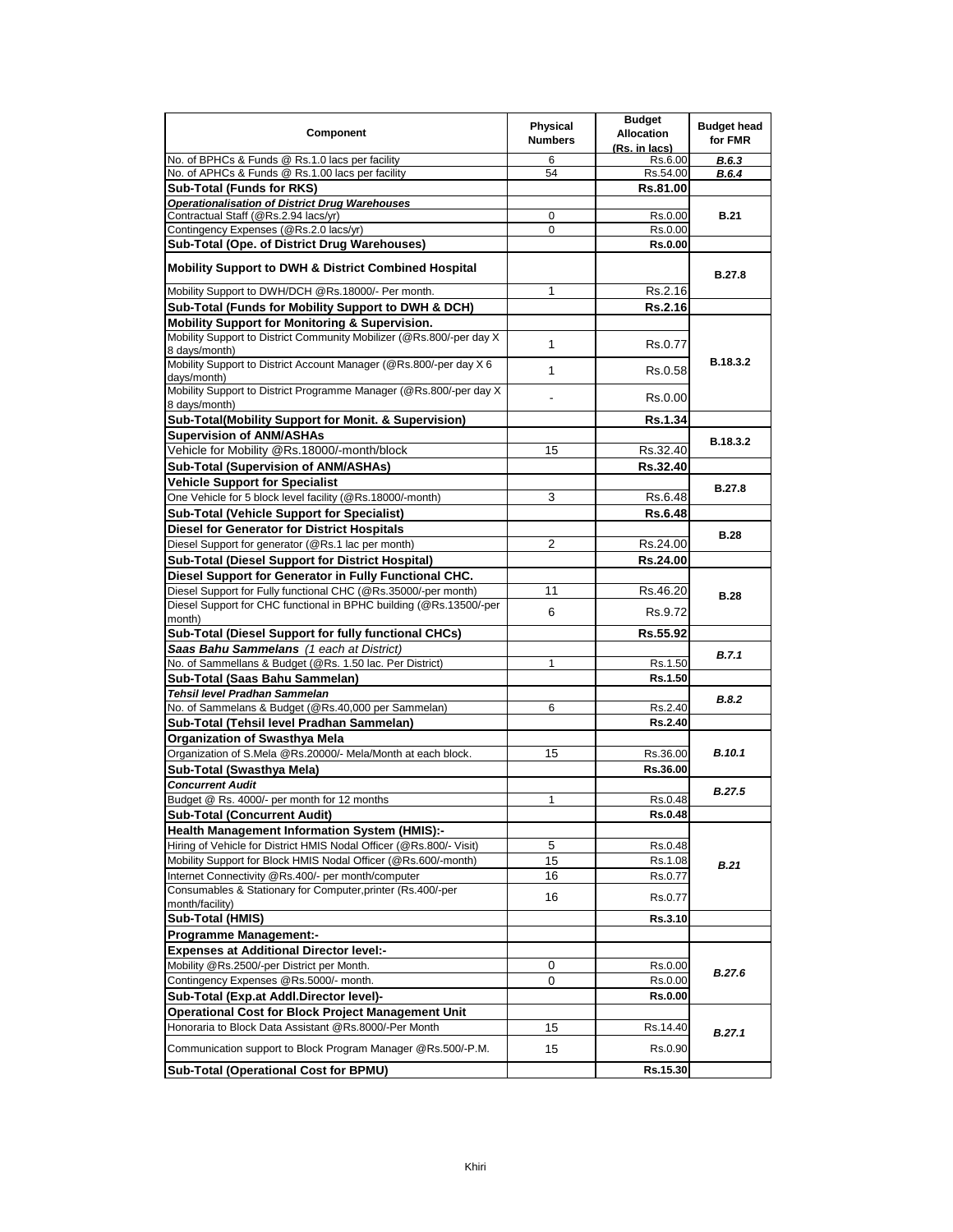| <b>Component</b>                                                                                | Physical<br><b>Numbers</b> | <b>Budget</b><br><b>Allocation</b><br>(Rs. in lacs) | <b>Budget head</b><br>for FMR |
|-------------------------------------------------------------------------------------------------|----------------------------|-----------------------------------------------------|-------------------------------|
| <b>Provision of Contractual Staff (AYUSH)</b>                                                   |                            |                                                     |                               |
| <b>Position</b>                                                                                 | No.                        | <b>Budget</b>                                       |                               |
| ISM Lady Doctors (@ Rs.24,000/- per month)                                                      | 16                         | Rs.98.88                                            | B.14.4                        |
| AYUSH Doctors (@ Rs.24,000/- per month)                                                         | 30                         |                                                     |                               |
| AYUSH Pharmacists (@ Rs.9,000/- per month)                                                      | 17                         | Rs.16.11                                            | B.14.1                        |
| Sub-Total (Contractual Staff - AYUSH)                                                           |                            | Rs.114.99                                           |                               |
| Integrated Skill Refresher Training for ANM & LHV.                                              |                            |                                                     |                               |
| Total Work load for the year                                                                    | 128                        |                                                     | B.16.3.1                      |
| Total no. of Proposed Batches & Budget @Rs.165950/- per batch.                                  | 8                          | Rs. 13.28                                           |                               |
| Sub-Total (Integrated skill training for ANM/LHV)                                               |                            | Rs.13.28                                            |                               |
| Infrastructure & Manpower for UIP                                                               |                            |                                                     |                               |
| Mobile Workshop at Regional Depot @Rs.4 Lac.                                                    | $\Omega$                   | Rs.0.00                                             |                               |
| Renovation & Electrification of WIC/WIF                                                         | 0                          | Rs.0.00                                             |                               |
| Expansion of Cold Chain Store at Regional/Divisional Depo                                       | 0                          | Rs.0.00                                             | B.26.5                        |
| Expansion of Cold Chain Workshop @Rs.50000/-year/District.                                      |                            | Rs.0.50                                             |                               |
| Mobility Support to Block (1 Vehicle @Rs.800/-per block for 6 days in<br>a month for 12 months) | 15                         | Rs.8.64                                             |                               |
|                                                                                                 |                            | Rs.0.00                                             |                               |
| IVRS System for Tracking of Beneficiaries.                                                      | $\Omega$                   |                                                     | B.18.3.2                      |
| Sub - Total (Infrasturcture & Manpower for UIP)                                                 |                            | Rs.9.14                                             |                               |
| <b>CONTRACTOR</b>                                                                               |                            |                                                     |                               |
| Total for Mission Plexipool: (Part B)<br>Total for Mission Plexipool: (Part B)                  |                            |                                                     |                               |

| SI. | Component                                                                                                                                                                                                                                                                         | <b>Physical</b><br><b>Numbers</b> | <b>Budget</b><br><b>Allocation</b><br>(Rs. in lacs) |
|-----|-----------------------------------------------------------------------------------------------------------------------------------------------------------------------------------------------------------------------------------------------------------------------------------|-----------------------------------|-----------------------------------------------------|
|     | Routine Immunization (Part C) and the set of the set of the set of the set of the set of                                                                                                                                                                                          |                                   |                                                     |
|     | Total Number of Immunization Sessions to be organized in the District                                                                                                                                                                                                             | 38424<br>Sessions/Year            |                                                     |
|     | Mobility support for supervision: Supervisory visits by district level<br>officers for monitoring and supervision of RI @ Rs 50000 /District for<br>district level officers (this includes POL and maintenance) per year                                                          | 1                                 | Rs.0.50                                             |
|     | Alternate Vaccine delivery @ Rs 50/- sessionx 3 months(April-June)<br>+2 Vehicles /Blocks for 8 days /month for 9 months (July-March 10)                                                                                                                                          | 38424<br>Sessions/Year            | Rs.19.21                                            |
|     | Focus on Urban slum & underserved areasHiring an ANM @<br>Rs.300/session for four sessions/month/slum of 10000 population and<br>Rs.200/- per month as contingency per slum of i.e. total expense of<br>Rs. 1400/- per month per slum of 10000 population                         | 0 Sessions/Year                   | Rs.0.00                                             |
|     | Mobilization of children by ASHA /RI Mobilizer @ Rs 150/- per session                                                                                                                                                                                                             | 38424<br>Sessions/Year            | Rs.57.64                                            |
|     | Support for Computer Assistant for RI reporting (with annual increment<br>of 10% wef from 2010-11Districts @ Rs 8000- 10,000 p.m                                                                                                                                                  | 1                                 | Rs.1.06                                             |
|     | Printing and dissemination of tally sheets, monitoring forms, etc. @<br>Rs 1 /beneficiary                                                                                                                                                                                         | 127415<br><b>Benefiaceries</b>    | Rs.1.27                                             |
|     | Quarterly Review & feedback meeting exclusive for RI at district level<br>with one Block MOIC, ICDS CDPO and other stakeholders<br>stakeholders @ Rs 100/- per participant for meeting expenses (lunch,<br>organizational expenses)                                               | 45                                | Rs.0.18                                             |
|     | Quarterly Review Meetings at Block level Quarterly Review &<br>feedback meeting for exclusive for RI at Block level @Rs 50/-ppas<br>honorarium for ASHA (travel)and Rs 25 /-person at the disposal of<br>MOIC for meeting expenses(refreshments, stationary and Misc<br>expences) | 3569                              | Rs.4.90                                             |
|     | District level orientation training for 2 days of ANM, Multipurpose Health<br>worker @ Rs67300/batch with 20 participants in each batch                                                                                                                                           | 10 Batch                          | Rs.6.73                                             |
|     | One day cold chain handelers training for block level cold chain<br>handlers @ Rs. 26,000 per batch and Rs 3000 for Observer<br>nominated by State                                                                                                                                | 1Batch                            | Rs.0.29                                             |
|     | One day Training of block level data handlers by DIO and District Cold<br>chain Officer to train about the reporting formats of Immunization and<br>NRHM Rs 300/Participant/Block                                                                                                 | 15                                | Rs.0.05                                             |

 $\Box$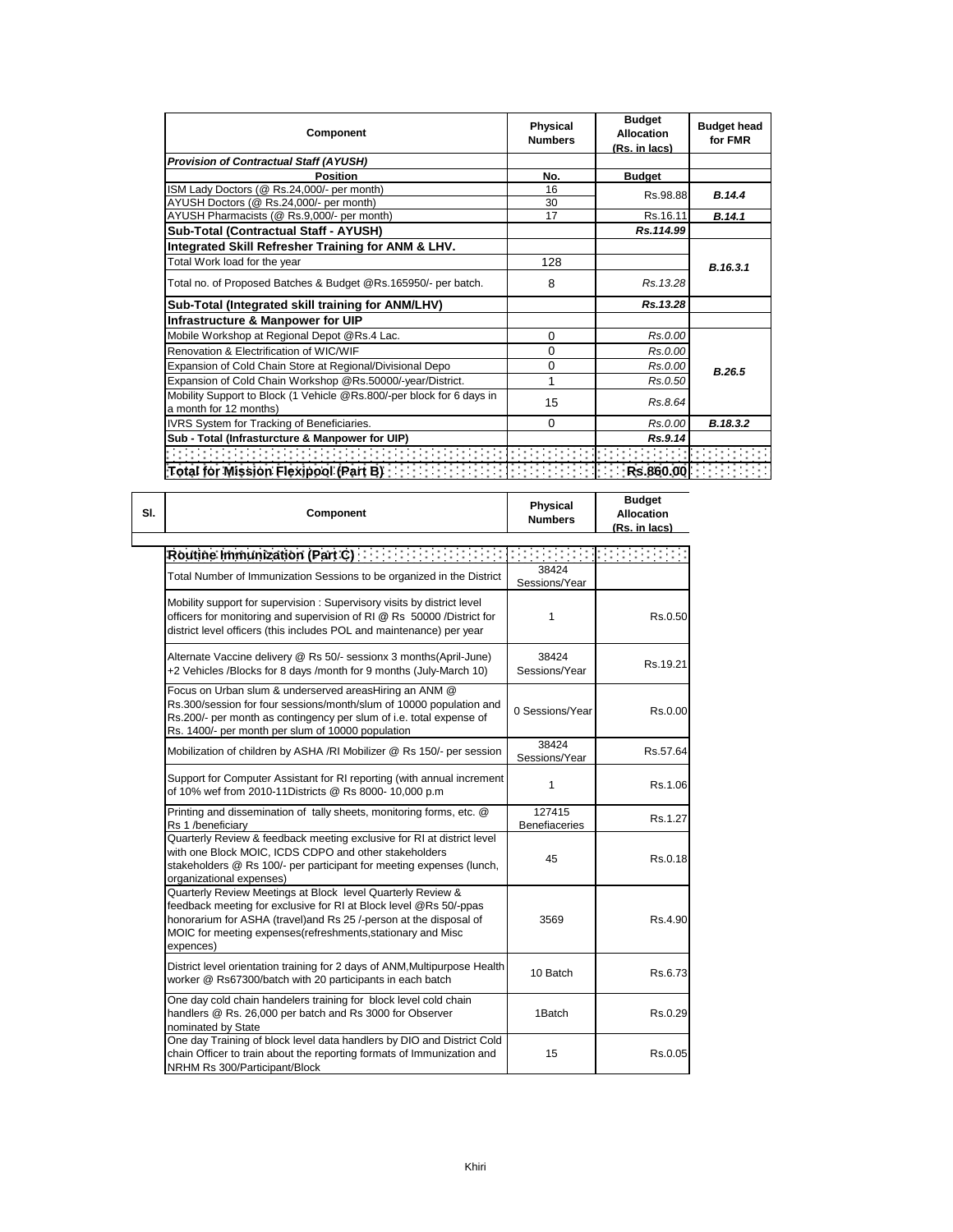| Component                                                                                                                                                           | Physical<br><b>Numbers</b>     | <b>Budget</b><br><b>Allocation</b><br>(Rs. in lacs) | <b>Budget head</b><br>for FMR |
|---------------------------------------------------------------------------------------------------------------------------------------------------------------------|--------------------------------|-----------------------------------------------------|-------------------------------|
| Microplanning at SC levelRs 100/- per subcentre (meeting at block<br>level, logistic)                                                                               | 386                            | Rs.0.39                                             |                               |
| Microplanning at Block & District levelFor consolidation of microplan<br>at PHC/CHC level @ Rs 1000/- block & at district level @ Rs 2000/-<br>per district         | 1District & 15<br><b>Block</b> | Rs.0.17                                             |                               |
| Consumables for computer including provision for internet access for<br>RIMSRs 400/- Month / Districts                                                              | 1                              | Rs.0.05                                             |                               |
| Red/Black Plastic bags etc, 2 bags per session @ Rs. 2/Bag                                                                                                          | 38424<br>Sessions/Year         | Rs.1.64                                             |                               |
| Purchase of Bleach/Hypochlorite solution Rs. 500/vaccine storage<br>point/year X 1000 vaccine storage points                                                        | 16 Vaccine<br>storage points   | Rs.0.08                                             |                               |
| Purchase of Twin bucket Rs 400 per PHC/CHC per year                                                                                                                 | 16 Vaccine<br>storage points   | Rs.0.06                                             |                               |
| Funds for purchase of small polythene zipper bags to keep vaccines in<br>the vaccine carriers Rs. 0.5/polythene bag X total number of<br>sessions/year +10% wastage | 38424<br>Sessions/Year         | Rs.0.21                                             |                               |
| Funds for preparing disposal pit for disposal of sharp immunization<br>waste. Rs. 3500/pit X 500 vaccine storage points                                             | 8 Pits                         | Rs.0.28                                             |                               |
| <b>RI</b> subtotal                                                                                                                                                  |                                | Rs.94.71                                            |                               |
| <b>Cold Chain maintenance</b>                                                                                                                                       |                                |                                                     |                               |
| Cold chain maintenance@Rs 500/Block & Rs 10,000/District/Year                                                                                                       | 1District & 15<br><b>Block</b> | Rs.0.29                                             |                               |
| POL for vaccine delivery from State to District and from district to<br>PHC/CHCs@ Rs. 100000/- district/Year)                                                       | 1District                      | Rs.1.00                                             |                               |
| <b>Subtotal Cold Chain</b>                                                                                                                                          |                                | Rs.1.29                                             |                               |
| Sub Total (Part C)                                                                                                                                                  |                                | Rs.96.00                                            |                               |

|                | Part D National Program                          |                                   |                                                     |                               |  |  |
|----------------|--------------------------------------------------|-----------------------------------|-----------------------------------------------------|-------------------------------|--|--|
|                | 1. NPCB                                          |                                   |                                                     |                               |  |  |
| SI.            | Component                                        | Physical<br><b>Numbers</b>        | <b>Budget</b><br><b>Allocation</b><br>(Rs. in lacs) | <b>Budget Head</b><br>for FMR |  |  |
| 1.1            | Govt Sector 30% of Tot. Trgt @531/cat.oprt.(IOL) | 3886                              | 2063466                                             |                               |  |  |
| 1.2            | NGO Sector 20% of Tot Trgt @ 656/Cat. Oprt.(IOL) | 2591                              | 1699696                                             |                               |  |  |
| 1.3            | Pvt. Sector 50% of Tot trgt.                     | 6477                              | $\Omega$                                            |                               |  |  |
|                | <b>Sub Total</b>                                 | 12954                             | 3763162                                             |                               |  |  |
| $\overline{2}$ | SES (Free Spec. to Children) @ of 100/-Spec      | 1349                              | $\Omega$                                            |                               |  |  |
| 3              | Vision Centre @ 50,000/Centre Equipment          | 1 Govt/NGO                        | 50000                                               |                               |  |  |
| 4              | Operations other than Cataract                   | 214                               | 214000                                              |                               |  |  |
| 5              | Eye Collection @ 500/Cornea.                     | $\Omega$                          | $\Omega$                                            |                               |  |  |
|                | Total allocated for the District in Rs.          | 14517                             | 4027162                                             |                               |  |  |
|                | 2. RNTCP(WB)                                     |                                   |                                                     |                               |  |  |
| SI.            | Component                                        | <b>Physical</b><br><b>Numbers</b> | <b>Budget</b><br><b>Allocation</b><br>(Rs. in lacs) | <b>Budget Head</b><br>for FMR |  |  |
|                | <b>1 CIVIL WORKS</b><br>2 LABORATORY MATERIALS   |                                   | 75600<br>440000                                     |                               |  |  |
|                | 3 HONERARIUM                                     |                                   | 639450                                              |                               |  |  |
|                | <b>4 IEC/ PUBLICITY</b>                          |                                   | 195200                                              |                               |  |  |
|                | <b>5 EQUIPMENT MAINTENANCE</b>                   |                                   | 92400                                               |                               |  |  |
|                | 6 TRAINING                                       |                                   | 243735                                              |                               |  |  |
|                | 7 POL & VEHICLE MAINTENANCE                      |                                   | 140000                                              |                               |  |  |
|                | <b>8 VEHICLE HIRING CHARGES</b>                  |                                   | 333000                                              |                               |  |  |
|                |                                                  |                                   |                                                     |                               |  |  |
|                | 9 NGO/PP SUPPORT                                 |                                   | 84000                                               |                               |  |  |
|                | 10 MISCELLANEOUS EXPENSES                        |                                   | 400420                                              |                               |  |  |
|                | 11 CONTRACTUAL SERVICES                          |                                   | 2259000                                             |                               |  |  |
|                | 12 PRINTING                                      |                                   | 205200                                              |                               |  |  |
|                | 13 RESEARCH & STUDIES                            |                                   |                                                     |                               |  |  |
|                | <b>14 MEDICAL COLLEGES</b>                       |                                   |                                                     |                               |  |  |
|                | <b>15 PROCUREMENT OF VEHICLES</b>                |                                   | $\Omega$                                            |                               |  |  |
|                | <b>16 PROCUREMENT OF EQUIPMENT</b><br>Sub-TOTAL  |                                   | 5108005                                             |                               |  |  |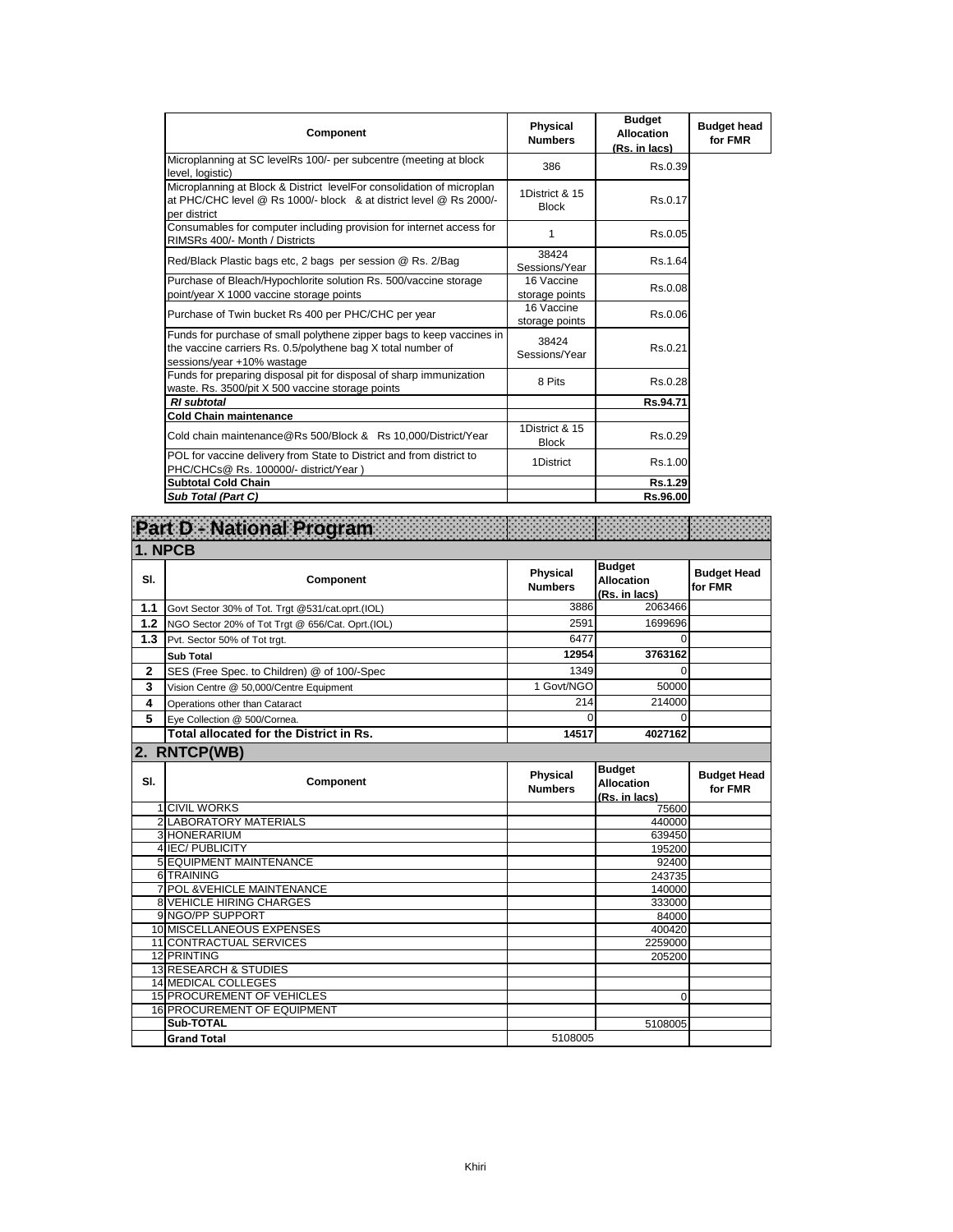|                | Component                                                                                    | <b>Physical</b><br><b>Numbers</b> | <b>Budget</b><br><b>Allocation</b><br>(Rs. in lacs) | <b>Budget head</b><br>for FMR |
|----------------|----------------------------------------------------------------------------------------------|-----------------------------------|-----------------------------------------------------|-------------------------------|
| 3. NLEP        |                                                                                              |                                   |                                                     |                               |
|                | <b>Activities</b>                                                                            | <b>Physical Targets Financial</b> |                                                     |                               |
|                |                                                                                              |                                   | <b>Allocation</b>                                   |                               |
| 1              | <b>Contractual Services- Driver</b>                                                          |                                   |                                                     |                               |
|                | Remuneration @ Rs. 7,000/= P.M.                                                              | 0                                 | 0                                                   |                               |
|                | Sub total                                                                                    |                                   | 0                                                   |                               |
|                | <b>Office Maintenance</b><br>Telephone/Fax/Internet @ Rs. 15,000/= P.A.                      |                                   | 15000                                               |                               |
|                | Office Operation & Maintenance @ Rs. 18,000/= P.A.                                           |                                   | 18000                                               |                               |
|                | Consum-ables Stationery @ Rs. 24,000 P.A.                                                    |                                   | 24000                                               |                               |
|                | Maintenance of Office Equipment & Furniture etc.                                             |                                   | 15000                                               |                               |
|                | Sub total                                                                                    |                                   | 72000                                               |                               |
|                | 3 Mobility-                                                                                  |                                   |                                                     |                               |
|                | Vehicle operation / hiring of 1 Vehicle @ Rs 75000 P.A.                                      |                                   | 75000                                               |                               |
| $\overline{4}$ | Sub total<br><b>Training</b>                                                                 |                                   | 75000                                               |                               |
|                | 4 Days' Training of newly recruited Medical Officers @ Rs 28,000 per<br>batch of 30 trainees | 15                                | 14000                                               |                               |
|                | 3 Days' Training of newly recruited Health Workers @ Rs 24,000 per<br>batch of 30 trainees   | 0                                 | 0                                                   |                               |
|                | 2 Days' Refresher Training of Medical Officers @ Rs 16,000 per batch<br>of 30 trainees       | 90                                |                                                     |                               |
|                | 2 Days' Refresher Training of Health Workers @ Rs 16,000 per batch<br>of 30 trainees         | 120                               | 112000                                              |                               |
|                | Sub total                                                                                    |                                   | 126000                                              |                               |
|                | 5 Procurement<br>Supportive medicines and other items for patients @ Rs39 per patient        |                                   |                                                     |                               |
|                | under treatment                                                                              |                                   | 29600                                               |                               |
|                | Splints, Crutches, Items for Deformity Patients Rs. 15/= per patient<br>under treatment      |                                   | 12000                                               |                               |
|                | Patient Welfare Rs. 26/= per patient under treatment                                         |                                   | 19700                                               |                               |
|                | Printing of forms @ Rs. 39/= per patient under treatment                                     |                                   | 29600                                               |                               |
|                | Sub total<br>6 IEC Activities                                                                |                                   | 90900                                               |                               |
|                | Rallies @ Rs. 5,000/= each                                                                   | $\overline{2}$                    | 10000                                               |                               |
|                | School Quiz @ Rs. 1000/= each                                                                | 10                                | 10000                                               |                               |
|                | IPC workshops of ASHA @ Rs. 5000/= each                                                      | $\overline{2}$                    | 10000                                               |                               |
|                | Health Mela in local festivals, Melas etc. @ Rs. 5,000/= each                                |                                   | 5000                                                |                               |
|                | Sub total                                                                                    |                                   | 35000                                               |                               |
|                | <b>Urban Leprosy Project</b><br><b>Supportive Medicines</b>                                  |                                   |                                                     |                               |
|                | Monitoring & Supervision                                                                     |                                   | 9000<br>6000                                        |                               |
|                | MDT delivery & follow-up services                                                            |                                   | 11300                                               |                               |
|                | Sub total                                                                                    |                                   | 26300                                               |                               |
|                | 8 Incentive to Ashas                                                                         |                                   | 73000                                               |                               |
|                | 9 Review Meetings                                                                            |                                   | 18000                                               |                               |
|                | 10 Disability Prevention & Medical Rehabilitation                                            |                                   |                                                     |                               |
|                | Screening Camp for selection of RCS patients<br>Screening Camp - miscellaneous expenses      |                                   | 10000<br>10000                                      |                               |
|                | Screening Camp- Self Care Kits & patient Welfare items                                       |                                   | 10000                                               |                               |
|                | Sub total                                                                                    |                                   | 30000                                               |                               |
|                | 11 Cash Assistance                                                                           |                                   |                                                     |                               |
|                | Cash assistance- POL for Vehicle                                                             |                                   | 30000                                               |                               |
|                | Cash assistance- TA DA for Leprosy Staff                                                     |                                   | 50000                                               |                               |
|                | Sub total                                                                                    |                                   | 80000                                               |                               |
|                | <b>Grand Total</b>                                                                           |                                   | 626200                                              |                               |
|                | 4. NVBDCP                                                                                    |                                   |                                                     |                               |
| Sl.<br>No.     | <b>Activity Proposed</b>                                                                     | Physical<br><b>Numbers</b>        | <b>Budget</b><br>Allocation (Rs.<br>In lacs)        | <b>Budget head</b><br>for FMR |
|                | 1 DBS (Domestic Budgetary Support)                                                           |                                   |                                                     |                               |
|                | 1.1 Malaria                                                                                  |                                   |                                                     |                               |
|                | Incentive to ASHA                                                                            |                                   |                                                     |                               |
|                | Training                                                                                     |                                   |                                                     |                               |
|                | Monitoring & Supervision                                                                     |                                   | 45000                                               |                               |
|                | BCC/IEC Anti Malaria Month                                                                   |                                   | 30000                                               |                               |
|                |                                                                                              |                                   |                                                     |                               |